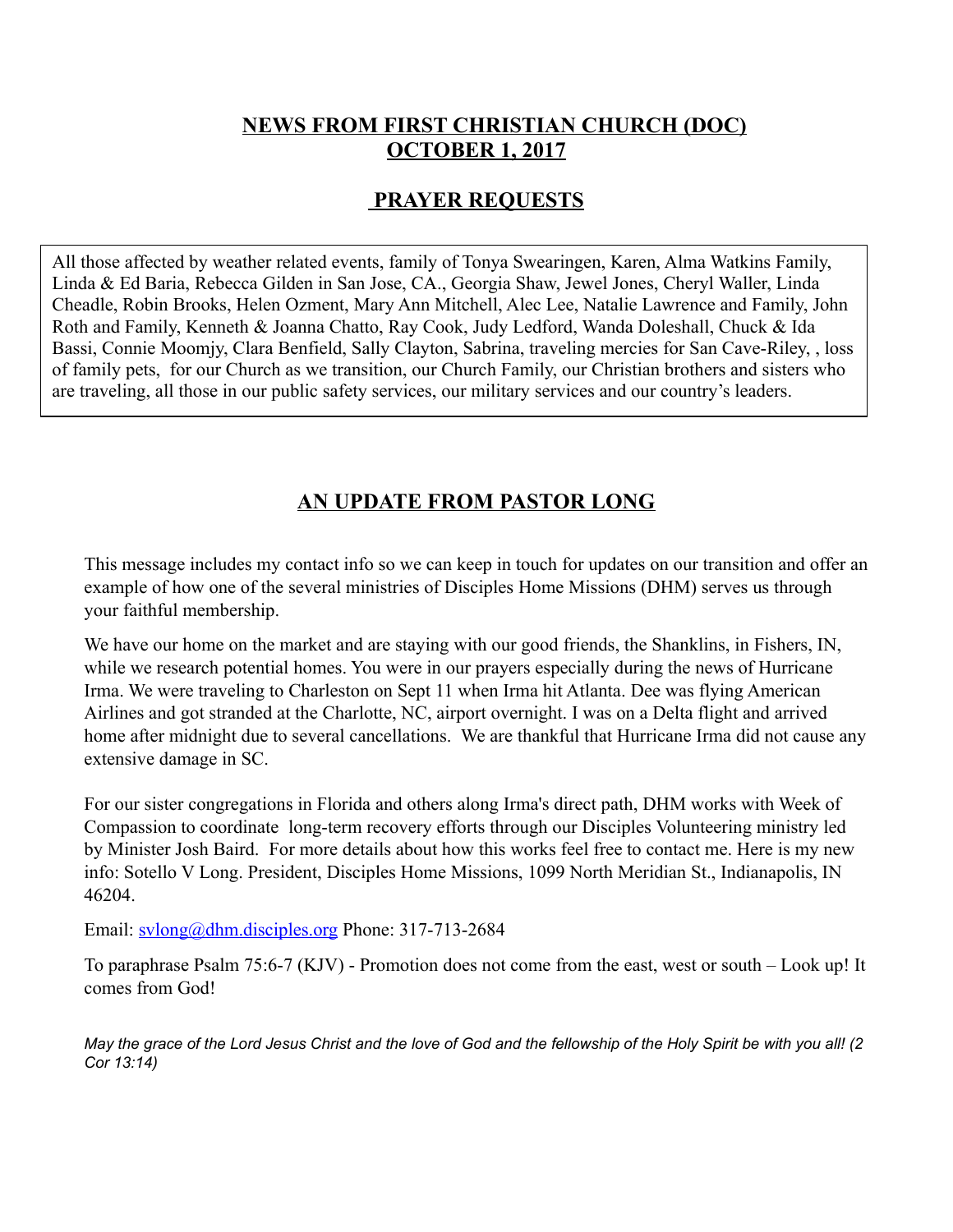## **RECONCILIATION OFFERING**

The Reconciliation Offering will be on October  $1<sup>st</sup>$ . This Offering "is used to fund our Church's mission imperative to become a pro-reconciling and anti-racist church utilizing experiential education, inclusive worship and intentional dialogue. Our efforts to promote healing, relationship and restoration in the whole family of God are enlivened by funds from this offering. Through it we are able to provide programs for leadership development, curriculum for dialogue and learning, and partnerships within the Church and our communities.

Recent events have reignited the conversation about human brokenness evidenced in the sin of racism and perpetuated in our institutional structures and systems. Your generous giving to Reconciliation Ministry is transforming lives and strengthening Christ's witness in the world showing that we love one another, even as Christ continues to love us!

## **DWF "TRASH AND TREASURES" SALE**

Our sale last Saturday was a huge success! We raised \$1,850.75. Thanks to everybody who donated items and helped with the sale.

### **PULPIT SUPPLY MINISTERS**

Here is a list of upcoming Pastors and Chaplains who will be preaching from the pulpit:

- October 1<sup>st</sup> Chaplain Irene Albritton
- October 8<sup>th</sup> Pastor Sotello Long
- October 15<sup>th</sup> Rev. Ronald J. Degges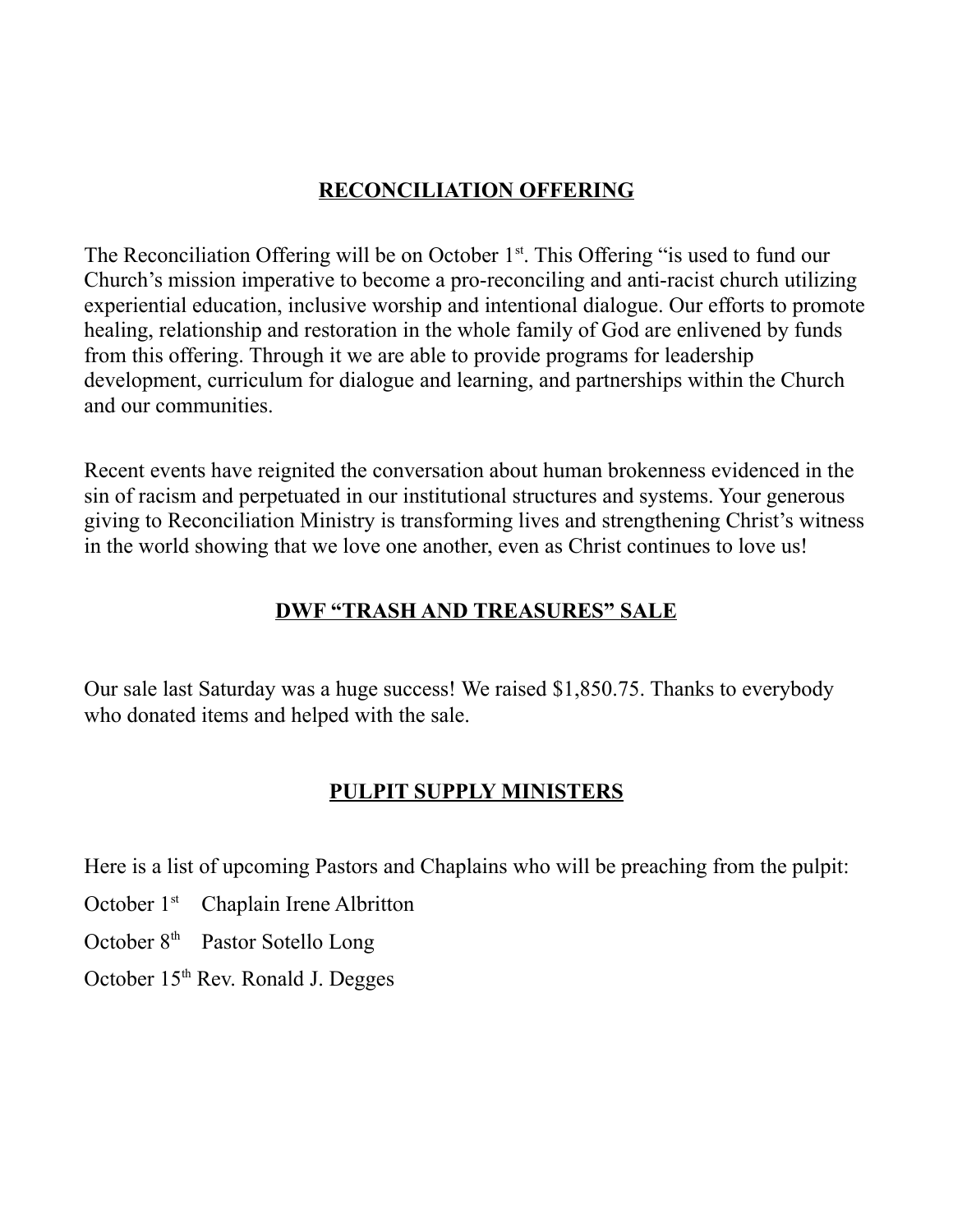### **NEWS FROM ACTS**

ACTS is starting a new ministry to provide vehicles for employed individuals who are struggling financially and need an automobile or truck to get to work. They are in need of reasonably reliable vehicles that would otherwise be traded in or sold. Donating a vehicle to this ministry will not only be spiritually rewarding but many times donating the vehicle is more attractive financially than other available options. ACTS will donate these vehicles to prequalified individuals. If you have a vehicle to donate or are interested in learning more about the donation process please contact the ACTS Car Ministry Representative Nat Gifford at (203) 449-4005.

ACTS has also started a Bicycle Program for people who can't afford a vehicle and are needing transportation.

#### **NEWS FROM LISA WALMEIER**

Lisa Wahlmeier had challenged her friends, family and our Congregation to a "Cuddle Bear Challenge". The purpose of this effort was to raise money for the purchase of books and bears for the Ronald McDonald House of Augusta. She was able to raise \$375.00. Thank you to all who participated and thank you Lisa for your idea.

#### **COMMUNION BREAD**

If you are interested in learning how to make the Communion bread, that we use each Sunday, please contact Caroline Hale at 803-642-6363, by October  $9<sup>th</sup>$ . This may be a way that you can help your Church and find spiritual meaning in the task as the bread represents the body of Christ. Any questions, please call Caroline